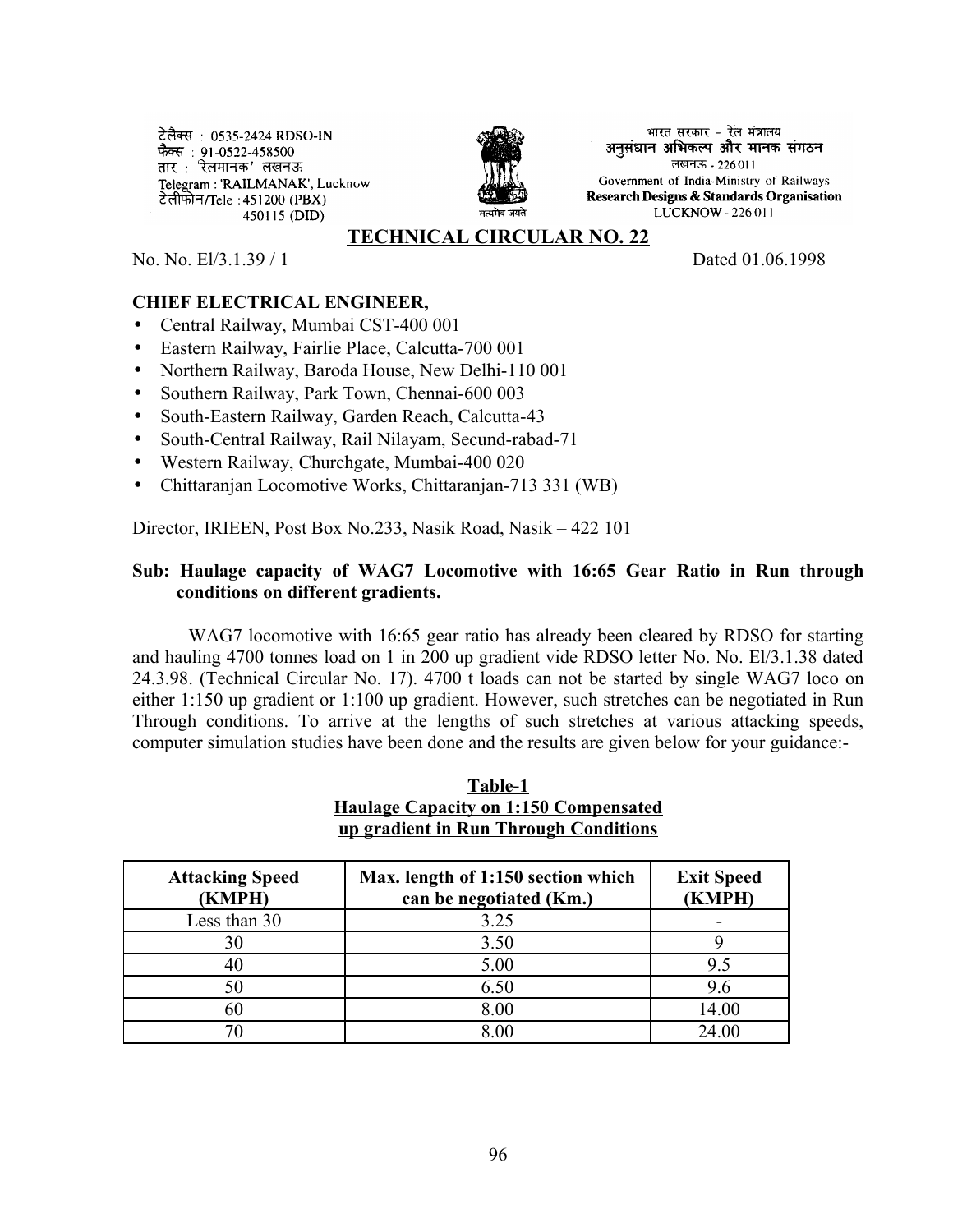| <b>Attacking Speed</b><br>(KMPH) | Max. length of 1:100 section which<br>can be negotiated (Km.) | <b>Exit Speed</b><br>(KMPH) |
|----------------------------------|---------------------------------------------------------------|-----------------------------|
| Upto $20$                        | Not recommended                                               |                             |
| 30                               | 0.4                                                           |                             |
| 40                               | 1.0                                                           |                             |
| 50                               | I.O                                                           |                             |
| 60                               | 2.0                                                           |                             |
|                                  |                                                               |                             |

# **Table-1I Haulage Capacity on 1:100 Compensated up gradient in Run Through Conditions**

2. Railways are requested to conduct field trials on the above guidelines in different sections. Based on such trials. you may issue guidelines to Drivers to enable them negotiate such stretches successfully without causing stalling and overloading of electrical equipments. RDSO may be kept apprised of the developments.

Encl.: Nil.

Nuevoli

 (Ramesh Chandra) for Director General/Electrical